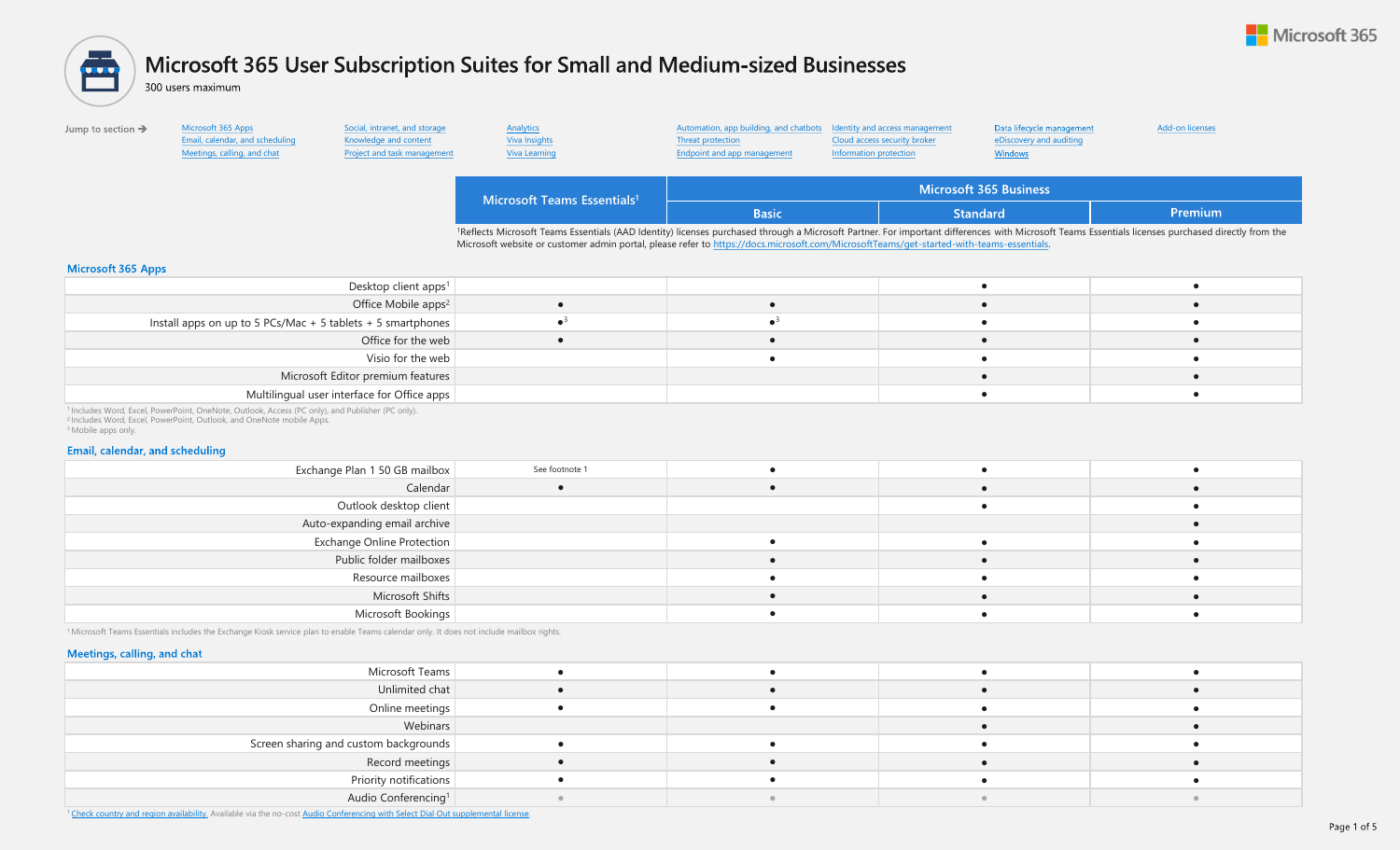

### <span id="page-1-0"></span>Microsoft 365 User Subscription Suites for Small and Medium-sized Businesses 會

Maximum 300 users

| Microsoft Teams Essentials <sup>1</sup> | Microsoft 365 Business |                 |                 |  |
|-----------------------------------------|------------------------|-----------------|-----------------|--|
|                                         | Basic                  | <b>Standard</b> | <b>\Premium</b> |  |

1Reflects Microsoft Teams Essentials (AAD Identity) licenses purchased through a Microsoft Partner. For important differences with Microsoft Teams Essentials licenses purchased directly from the Microsoft website or customer admin portal, please refer to [https://docs.microsoft.com/MicrosoftTeams/get-started-with-teams-essentials.](https://docs.microsoft.com/MicrosoftTeams/get-started-with-teams-essentials)

#### Social, intranet, and storage

| SharePoint Plan 1                                 |                   |                  |                  |                  |
|---------------------------------------------------|-------------------|------------------|------------------|------------------|
| 10 GB additional storage per license <sup>1</sup> |                   |                  |                  |                  |
| OneDrive personal storage                         | $\bullet$ (10 GB) | $\bullet$ (1 TB) | $\bullet$ (1 TB) | $\bullet$ (1 TB) |
| Microsoft Viva Connections                        |                   |                  |                  |                  |
| Yammer Enterprise                                 |                   |                  |                  |                  |

<sup>1</sup> In addition to 1TB storage provided per organization.

#### **Knowledge and content**

| Microsoft Graph API              |  |  |
|----------------------------------|--|--|
| Microsoft Search                 |  |  |
| Microsoft Lists                  |  |  |
| Microsoft Forms <sup>1</sup>     |  |  |
| Microsoft Stream (on SharePoint) |  |  |
| Delve                            |  |  |

<sup>1</sup> Licensed users can create/share/manage forms. Completing/responding does not require a Forms license.

#### **Project and task management**

| Microsoft Planne |  |  |
|------------------|--|--|
| Microsoft To-Do  |  |  |
|                  |  |  |

#### **Analytics**

| .<br>$ -$<br>the contract of the contract of<br>Productivity Score |  |  |
|--------------------------------------------------------------------|--|--|
| Secure Score                                                       |  |  |
| compliance<br>11 I C I I L                                         |  |  |

#### Viva Insights<sup>1</sup>

| Personal insights in Teams                  |  |  |
|---------------------------------------------|--|--|
| Outlook add-in and inline suggestions       |  |  |
| Daily briefing email                        |  |  |
| Monthly email digest and personal dashboard |  |  |

<sup>1</sup>Requires Exchange Online. Manager insights, Leader insights, Advanced insights, and Premium personal insights are available with the Viva Insights or Viva suite add-on license.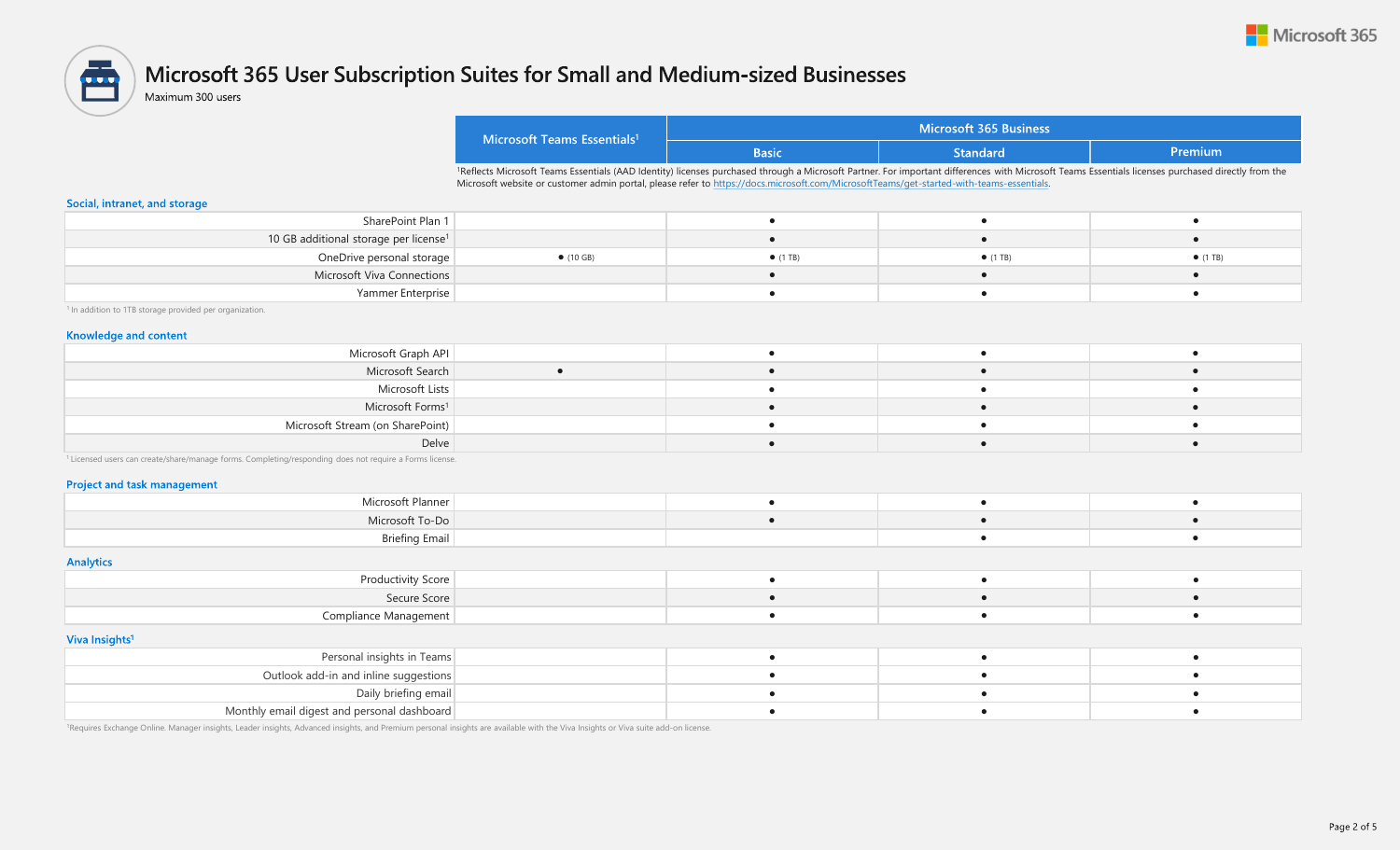

# <span id="page-2-0"></span>Microsoft 365 User Subscription Suites for Small and Medium-sized Businesses 魯

Maximum 300 users

| Microsoft Teams Essentials <sup>1</sup> | Microsoft 365 Business |                 |         |  |
|-----------------------------------------|------------------------|-----------------|---------|--|
|                                         | Basic                  | <b>Standard</b> | Premium |  |

1Reflects Microsoft Teams Essentials (AAD Identity) licenses purchased through a Microsoft Partner. For important differences with Microsoft Teams Essentials licenses purchased directly from the Microsoft website or customer admin portal, please refer to [https://docs.microsoft.com/MicrosoftTeams/get-started-with-teams-essentials.](https://docs.microsoft.com/MicrosoftTeams/get-started-with-teams-essentials)

#### **Viva Learning<sup>1</sup>**

| Viva Learning in Teams                                                                      |  |  |
|---------------------------------------------------------------------------------------------|--|--|
| Create learning tabs in Teams channels                                                      |  |  |
| Search, share, and chat about learning content                                              |  |  |
| Microsoft Learn and Microsoft 365 Training libraries + 125 top LinkedIn<br>Learning courses |  |  |
| Organization-generated content with SharePoint and Viva Learning                            |  |  |

<sup>1</sup> Course recommendations and progress tracking, integration with 3rd party content providers and Learning Management Systems, and learning content surfaced across Microsoft 365 suite available with the Viva Learning or V

#### Automation, app building, and chatbots<sup>1</sup>

| Power Apps for Microsoft 365     |  |  |
|----------------------------------|--|--|
| Power Automate for Microsoft 365 |  |  |
| Power Virtual Agent for Teams    |  |  |
| Dataverse for Teams              |  |  |

<sup>1</sup> Refer to the [licensing FAQs and Licensing Guide](https://docs.microsoft.com/power-platform/admin/powerapps-flow-licensing-faq) at for details including functionality limits.

#### **Threat protection**

| Microsoft Defender for Business          |  |  |
|------------------------------------------|--|--|
| Microsoft Defender Exploit Guard         |  |  |
| Microsoft Defender Credential Guard      |  |  |
| BitLocker and BitLocker To Go            |  |  |
| Windows Information Protection           |  |  |
| Microsoft Defender for Office 365 Plan 1 |  |  |

#### **Endpoint and app management**

| Microsoft Intune                                  |  |  |
|---------------------------------------------------|--|--|
| Mobile Device Management                          |  |  |
| Mobile application management                     |  |  |
| Windows AutoPilot                                 |  |  |
| Group Policy support                              |  |  |
| Office cloud policy support                       |  |  |
| Shared computer activation for Microsoft 365 Apps |  |  |
| <b>Endpoint Analytics</b>                         |  |  |
| Cortana management                                |  |  |

<sup>1</sup> Limited to policies for web apps and privacy policies for client apps.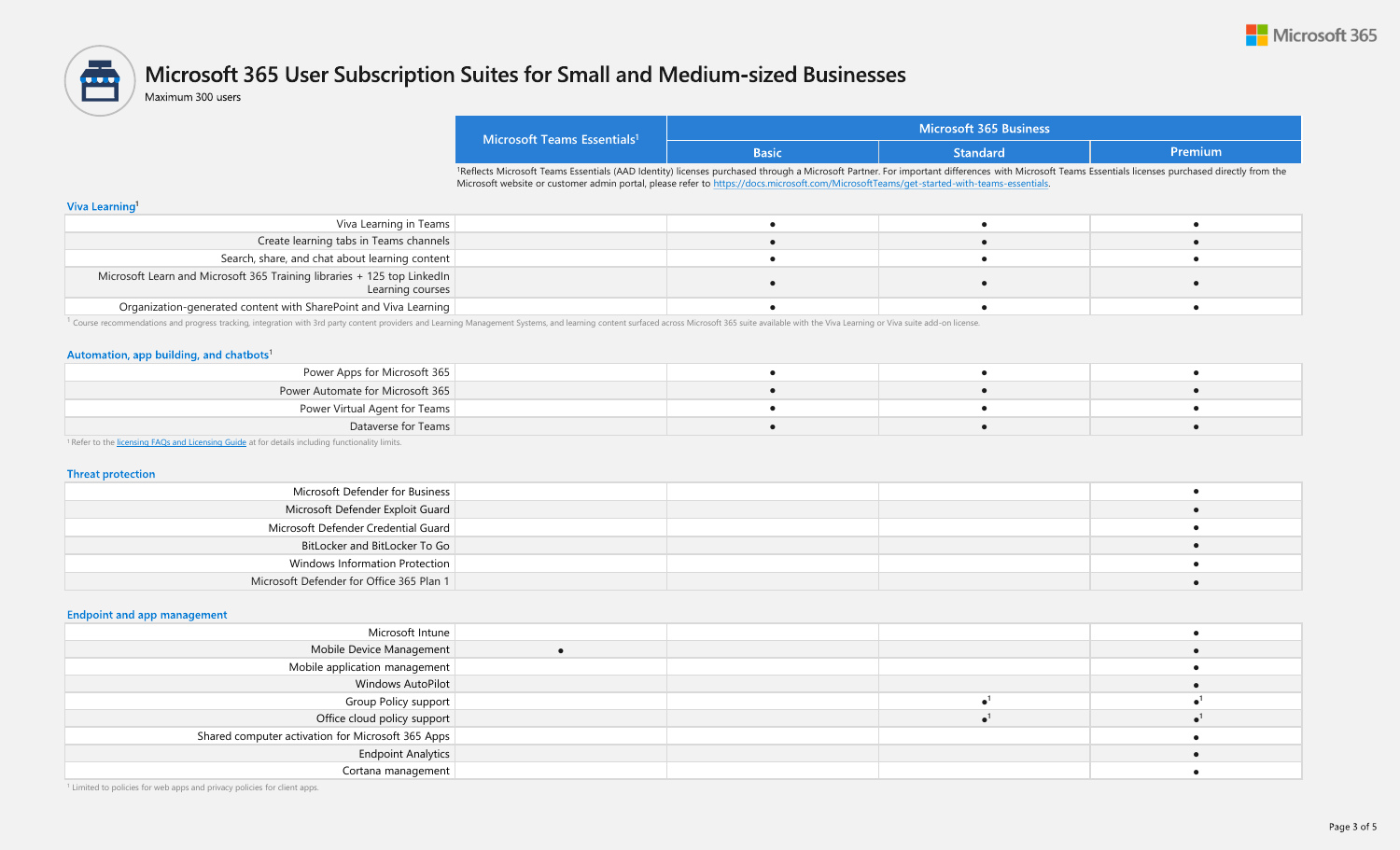

# <span id="page-3-0"></span> $\blacksquare$ Microsoft 365 User Subscription Suites for Small and Medium-sized Businesses

Maximum 300 users

| Microsoft 365 Business<br>Microsoft Teams Essentials <sup>1</sup>                                                                                                                                  |  |  |  |  |  |  |
|----------------------------------------------------------------------------------------------------------------------------------------------------------------------------------------------------|--|--|--|--|--|--|
| Premium<br><b>Standard</b><br><b>Basic</b>                                                                                                                                                         |  |  |  |  |  |  |
| 1Reflects Microsoft Teams Essentials (AAD Identity) licenses purchased through a Microsoft Partner. For important differences with Microsoft Teams Essentials licenses purchased directly from the |  |  |  |  |  |  |
| Microsoft website or customer admin portal, please refer to https://docs.microsoft.com/MicrosoftTeams/get-started-with-teams-essentials.                                                           |  |  |  |  |  |  |

#### Identity and access management

| Azure Active Directory Premium Plan 1     |  |  |
|-------------------------------------------|--|--|
| User Provisioning                         |  |  |
| Self Service Password Reset               |  |  |
| Multi Factor Authentication               |  |  |
| Conditional Access                        |  |  |
| On-premises Active Directory sync for SSO |  |  |
| Windows Hello for Business                |  |  |

### **Cloud access security broker**

|--|

#### **Information protection**

| Azure Information Protection                                      |  | Plan |
|-------------------------------------------------------------------|--|------|
| Manual, default, and mandatory sensitivity labeling in Office 365 |  |      |
| Manual labeling with the AIP app and plugin                       |  |      |
| Data Loss Prevention (DLP) for emails and files                   |  |      |
| Basic Message Encryption                                          |  |      |

### Data lifecycle management

| Manual retention labels                            |  |  |
|----------------------------------------------------|--|--|
| Basic org-wide or location-wide retention policies |  |  |
| Teams message retention policies <sup>1</sup>      |  |  |

<sup>1</sup> 30-day minimum retention period (no maximum period).

#### eDiscovery and auditing

| Content Search   |  |  |
|------------------|--|--|
| Litigation Hold  |  |  |
| Audit (Standard) |  |  |

#### **Windows**

| Windows 11 Edition    |  | <b>Business</b> |
|-----------------------|--|-----------------|
| Azure Virtual Desktop |  |                 |
| Iniversal Print       |  |                 |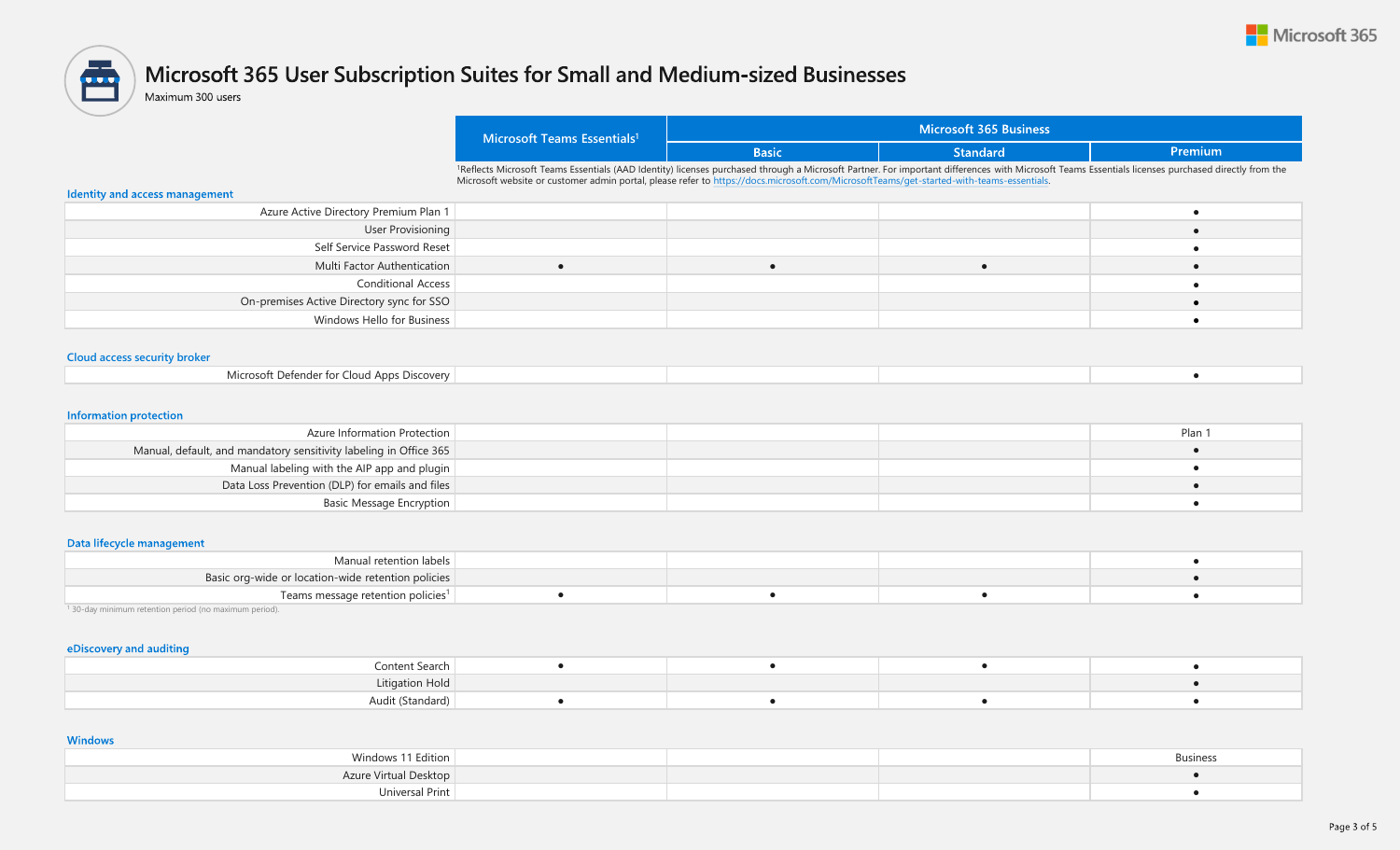

<span id="page-4-0"></span>

# **Supplemental Licenses for Small and Medium-sized Businesses**

 $\bullet$  = Included  $+$  = Can be added  $N/A = Not available$ 

| Microsoft Teams Essentials <sup>1</sup> |              | Microsoft 365 Business |         |
|-----------------------------------------|--------------|------------------------|---------|
|                                         | <b>Basic</b> | <b>Standard</b>        | Premium |

1Reflects Microsoft Teams Essentials (AAD Identity) licenses purchased through a Microsoft Partner. For important differences with Microsoft Teams Essentials licenses purchased directly from the Microsoft website or customer admin portal, please refer to [https://docs.microsoft.com/MicrosoftTeams/get-started-with-teams-essentials.](https://docs.microsoft.com/MicrosoftTeams/get-started-with-teams-essentials)

#### **Security and Compliance**

| Microsoft 365 E5 Info Protection and Governance                | N/A |  |  |
|----------------------------------------------------------------|-----|--|--|
| Microsoft 365 E5 Insider Risk Management                       | N/A |  |  |
| Microsoft 365 E5 eDiscovery and Audit                          | N/A |  |  |
| Microsoft Defender for Business                                | N/A |  |  |
| Microsoft Defender for Identity                                | N/A |  |  |
| Microsoft Defender for Office 365 Plan 1                       | N/A |  |  |
| Microsoft Defender for Office 365 Plan 2                       | N/A |  |  |
| Microsoft Defender for Cloud Apps                              | N/A |  |  |
| App governance add-on for Microsoft Defender for Cloud Apps    | N/A |  |  |
| Microsoft Defender for Endpoint Plan 1                         | N/A |  |  |
| Microsoft Defender for Endpoint Plan 2                         | N/A |  |  |
| Premium Assessments add-on for Compliance Manager <sup>3</sup> | N/A |  |  |
| Azure Active Directory Premium Plan 1                          | N/A |  |  |
| Azure Active Directory Premium Plan 2                          | N/A |  |  |
| Microsoft Intune                                               | N/A |  |  |
| Microsoft Purview Data Loss Prevention                         | N/A |  |  |
| Exchange Archiving                                             | N/A |  |  |
| Microsoft Endpoint Manager Remote Help                         | N/A |  |  |

<sup>1</sup> Requires EMS E3 or Azure Information Protection Plan 1 standalone required.

<sup>2</sup> Requires Microsoft Defender for Cloud Apps.

<sup>3</sup> For details on available assessments see https://docs.microsoft.com/en-us/office365/servicedescriptions/microsoft-365-service-descriptions/microsoft-365-service-descriptions/microsoft-365-service-descriptions/microsoft <sup>4</sup> Requires Microsoft Intune.

#### **Teams Services**<sup>1</sup>

| Audio Conferencing with Dial-out to US and Canada <sup>2</sup>   |     |  |  |
|------------------------------------------------------------------|-----|--|--|
| Extended Dial-out Minutes to US and Canada                       |     |  |  |
| Teams Phone <sup>3</sup>                                         |     |  |  |
| Domestic Calling Plan <sup>4</sup>                               |     |  |  |
| Domestic Calling 240 Minute Plan <sup>4</sup>                    |     |  |  |
| Domestic Calling 120 Minute Plan <sup>4</sup>                    |     |  |  |
| International Calling Plan (includes Domestic Plan) <sup>4</sup> |     |  |  |
| Teams Phone with Calling Plan <sup>5</sup>                       | N/A |  |  |

<sup>1</sup> [Check country and region availability.](https://docs.microsoft.com/en-us/microsoftteams/country-and-region-availability-for-audio-conferencing-and-calling-plans/)

<sup>2</sup> Available to add at no cost. Includes unlimited toll dial-out, 60 minutes/user/month dial-out to phone numbers in the US and Canada, and Operator Connect Conferencing.

<sup>3</sup> Audio Conferencing, Audio Conferencing with Dial-out to US and Canada, or Business Voice required.

<sup>4</sup>Teams Phone required. <sup>5</sup> Includes full Domestic Calling Plan.